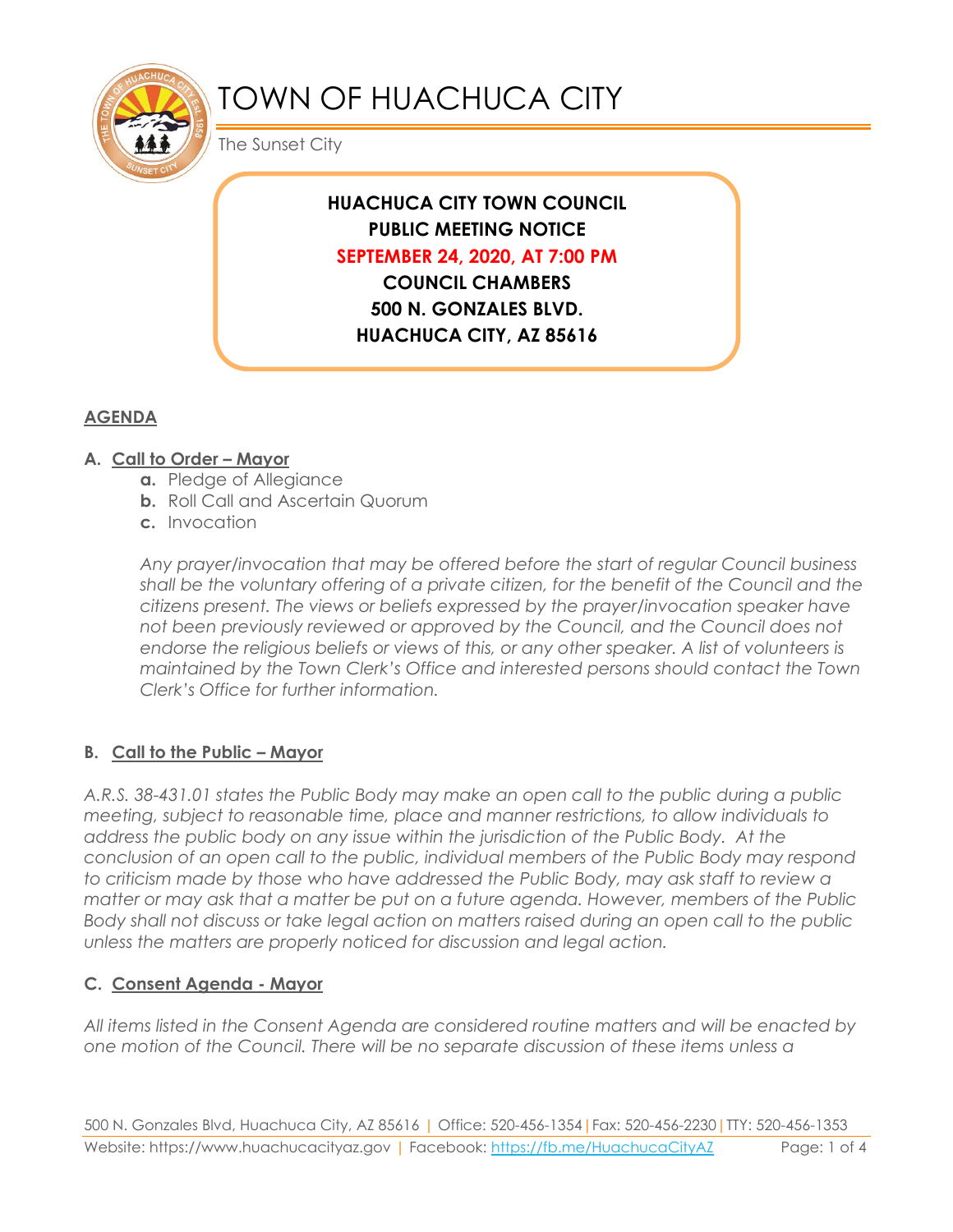*Member of the Town Council requests that an item or items be removed for discussion. Council Members may ask questions without removal of the item from the Consent Agenda. Items removed from the Consent Agenda are considered in their normal sequence as listed on the agenda, unless called out of sequence.*

- **C.1** Consider approval of the minutes of the Regular Council meeting held on September 10, 2020, including the executive session, and the Special Council meeting held on September 16, 2020.
- **C.2** Consider approval of the Payment Approval Report.

**C.3** Consider approval of the disposal of one 10 wheel dump truck VIN#

1HTSHADT1XH656945 through Public Surplus.

**C.4** Consider approval of the disposal of several desks through Public Surplus.

### **D. Unfinished Business before the Council – Mayor**

*Public comment will be taken at the beginning of each agenda item, after the subject has been announced by the Mayor and explained by staff. Any citizen, who wishes, may speak one time for five minutes on each agenda item before or after Council discussion. Questions from Council Members, however, may be directed to staff or a member of the public through the Mayor at any time.*

#### **E. New Business Before Council - Mayor**

*Public comment will be taken at the beginning of each agenda item, after the subject has been announced by the Mayor and explained by staff. Any citizen, who wishes, may speak one time for five minutes on each agenda item before or after Council discussion. Questions from Council Members, however, may be directed to staff or a member of the public through the Mayor at any time.* 

**E.1 Discussion and/or Action [Spenser Forsberg]:** Mr. Forsberg will review the Town's finances for the months of July and August.

**E.2 Discussion and/or Action [Mayor Wallace]:** Mayor Wallace will seek Council approval to use funds received to complete upgrades to Hunt Park, that will not be covered in the Community Development Block Grant [CDBG] funding for parks.

**E.3 Discussion and/or Action [Director Halterman]:** Director Halterman will request approval for proceeds from future sale of surplus dump truck to be used for the purchase of new vehicle/vehicles for Public Works.

**E.4 Discussion and/or Action [Mayor Wallace]:** The Council will establish the salary for the newly hired Town Clerk.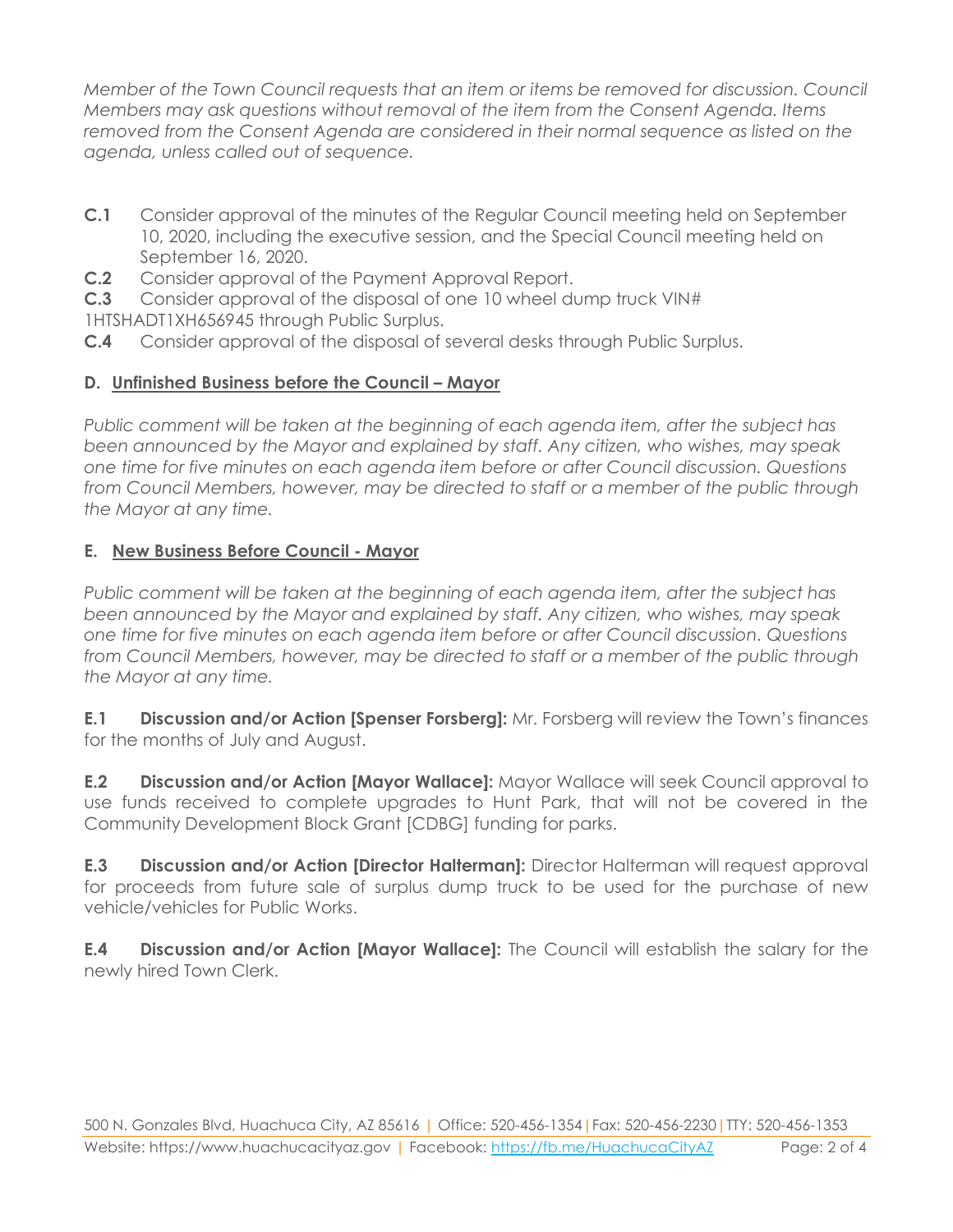**E.5 Discussion and/or Action [Chief Thies]:** Chief Thies will seek approval for proceeds from sales of Police Department seized property to be placed into the Police Department savings account and for the savings account to be renamed to "Police Department Seized Property."

**E.6 Discussion and/or Action [Chief Thies]:** Chief Thies will present a plan for entering into a data access and exchange agreement with the Arizona Department of Transportation to exchange information concerning vehicle crashes and related traffic matters. The Council might take action to approve the data access and exchange agreement and might also authorize procurement of necessary hardware and software through a grant.

**E.7 Discussion and/or Action [Chief Thies]:** Chief Thies will present newly designed Police Department stickers and a plan for their sale to the public through a third party. Proceeds may be donated back to the Police Department. The Chief will also request the Council to approve licensing the Town logo for these purposes.

**E.8 Discussion and/or Action [Chief Thies]:** Chief Thies will seek Council approval of a Master Equipment Lease Purchase Agreement, and related documents, to finance acquisition of the two new vehicles for the police department.

**E.9 Discussion and/or Action [Director Howe]:** Director Howe will ask for Council direction regarding an expansion of the landfill.

**E.10 Discussion and/or Action [Mayor Wallace]:** Mayor Wallace will seek approval for the renewal of the Town's email and office applications.

- **F. Department Director reports**
- **G. Items to be placed on future agendas**
- **H. Reports of Current Events by Council**
- **I. Adjournment**

Posted at 5:00 PM on September 22, 2020, at the following locations:

| <b>Town Hall Bulletin Board</b><br>500 N. Gonzales Blvd.<br>Huachuca City, AZ 85616 | <b>Town Hall Lobby Windows</b><br>500 N. Gonzales Blvd.<br>Huachuca City, AZ 85616 | <b>Town Website</b><br>https://huachucacityaz.gov |
|-------------------------------------------------------------------------------------|------------------------------------------------------------------------------------|---------------------------------------------------|
| <b>Huachuca City U.S. Post</b>                                                      | <b>Huachuca City Library</b>                                                       | <b>Huachuca City Police</b>                       |
| <b>Office</b>                                                                       | <b>Windows</b>                                                                     | <b>Department</b>                                 |
| 690 N. Gonzales Blvd.                                                               | 506 N. Gonzales Blvd.                                                              | 500 N. Gonzales Blvd.                             |
| Huachuca City, AZ 85616                                                             | Huachuca City, AZ 85616                                                            | Huachuca City, AZ 85616                           |

*Ms. Brandye Thorpe*

Town Clerk

Note: This meeting is open to the public. All interested people are welcome to attend. A copy of agenda background material provided to the Councilmembers, with the exception of confidential material relating to possible executive sessions, is available for public inspection at the Town Clerk's Office, 500 N.

500 N. Gonzales Blvd, Huachuca City, AZ 85616 | Office: 520-456-1354|Fax: 520-456-2230|TTY: 520-456-1353 Website: https://www.huachucacityaz.gov | Facebook:<https://fb.me/HuachucaCityAZ> Page: 3 of 4